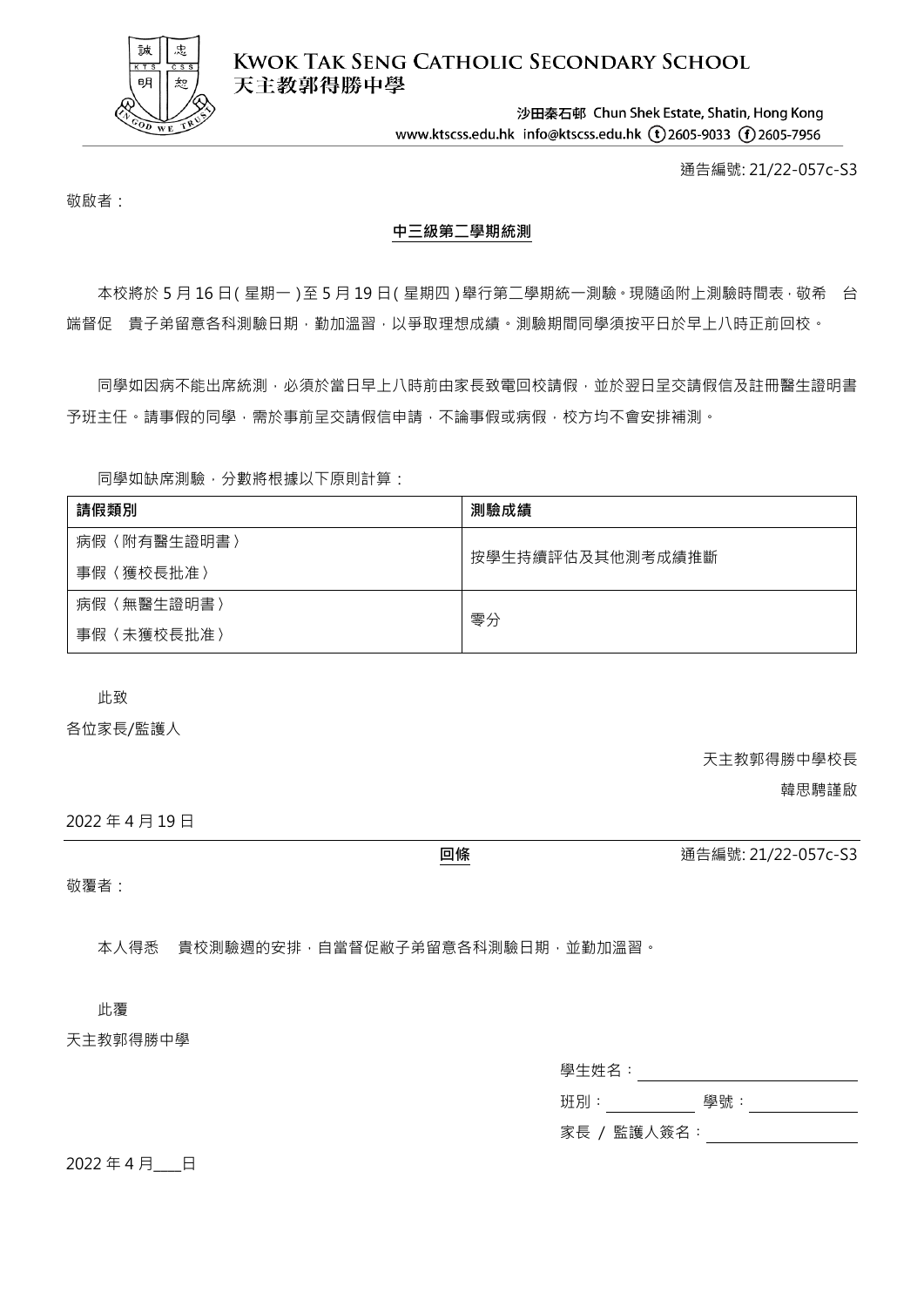## **中三級測驗時間表**

| 日期            | 科目及時間         |                |                 |                 |                 |
|---------------|---------------|----------------|-----------------|-----------------|-----------------|
| 16/5          | 英文            | 溫習時間           | 經濟              | 溫習時間            | 生物              |
| $(-)$         | $8:15 - 9:15$ | $9:35 - 10:15$ | $10:15 - 11:00$ | $11:35 - 12:15$ | $12:15 - 13:00$ |
| 17/5          | 中文            | 溫習時間           | 地理              | 溫習時間            | 物理              |
| $(\sqsupset)$ | $8:15 - 9:15$ | $9:35 - 10:15$ | $10:15 - 11:00$ | $11:35 - 12:15$ | $12:15 - 13:00$ |
| 18/5          | 生活與社會         | 溫習時間           | 化學              |                 |                 |
| $(\equiv)$    | $8:15 - 9:00$ | $9:35 - 10:15$ | $10:15 - 11:00$ |                 |                 |
| 19/5          | 數學            | 溫習時間           | 中史              |                 |                 |
| [四)           | $8:15 - 9:15$ | $9:35 - 10:15$ | $10:15 - 11:00$ |                 |                 |

| 班別 | 3A         | 3B  | ົ<br>しし |     |
|----|------------|-----|---------|-----|
| 課室 | ากา<br>∠∪⊥ | 202 | 203     | 204 |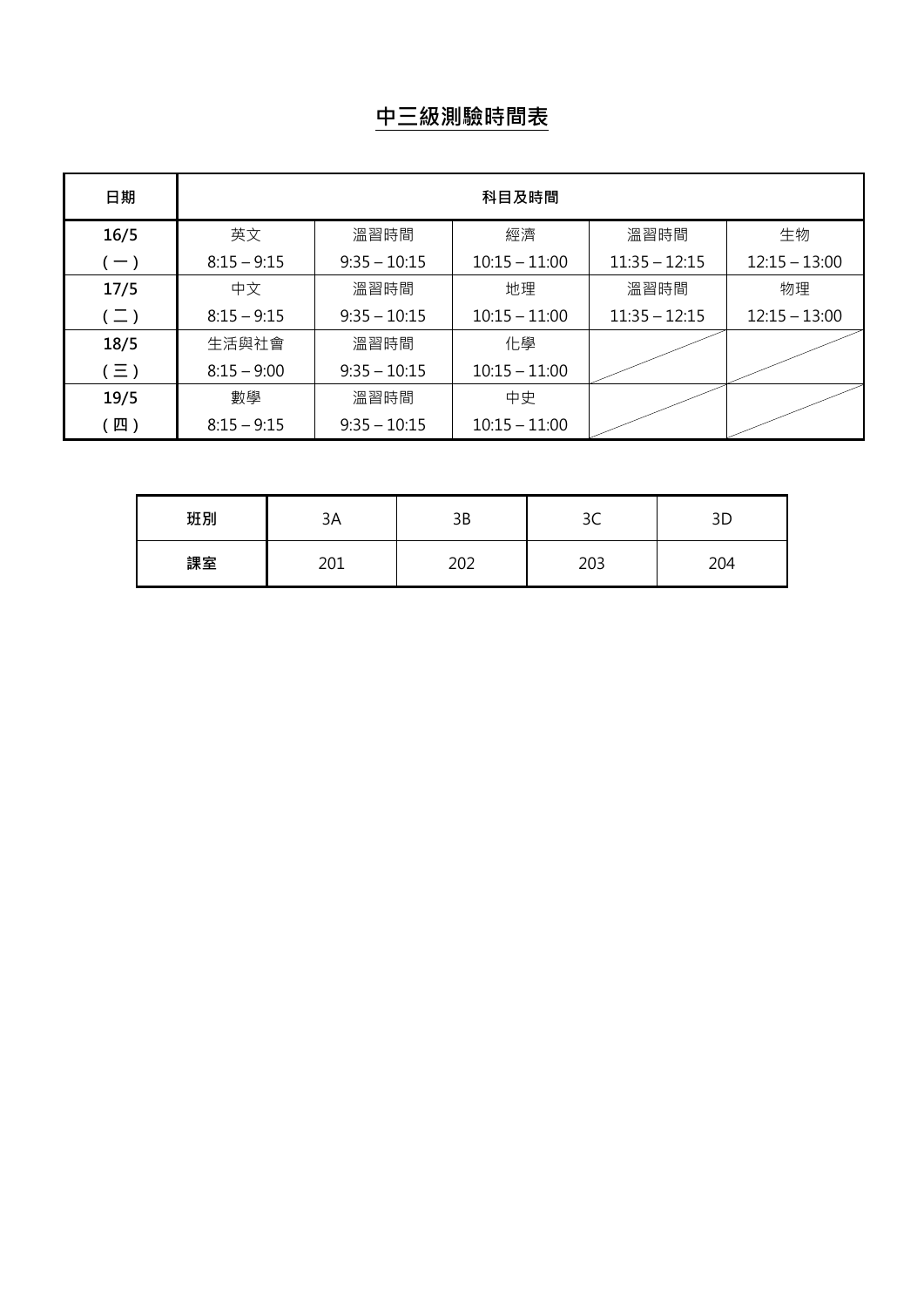

**KWOK TAK SENG CATHOLIC SECONDARY SCHOOL** 天主教郭得勝中學

> 沙田秦石邨 Chun Shek Estate, Shatin, Hong Kong www.ktscss.edu.hk info@ktscss.edu.hk (t)2605-9033 (f)2605-7956

> > Ref: 21/22-057e-S3 19 Apr 2022

Dear Parent(s) / Guardian(s),

## **S.3 Second Term Test**

The Second Term Test will be held from 16 May (Monday) to 19 May (Thursday). The test timetable is attached for your reference. Please pay attention to the individual test dates and encourage your son/daughter to revise accordingly. During the test period, students should return to school at 8 a.m. as usual.

In case of illness, parents should call the General Office by 8 a.m. that morning and submit a parent's letter AND a medical certificate to the Class Teacher on the following day. Application for casual leaves must be submitted earlier in advance. No supplementary tests will be arranged for all absentees.

Test scores of the absentees will be calculated as follows:

| Types of absence                        | <b>Test Scores</b>                              |
|-----------------------------------------|-------------------------------------------------|
| Sick (with medical certificate)         | Based on the performance of the students'       |
| Casual (with Principal's permission)    | continuous schoolwork and all other assessments |
| Sick (without medical certificate)      |                                                 |
| Casual (without Principal's permission) | NO marks will be given                          |

Yours sincerely, Steven Hon Principal

**Reply Slip** Ref: 21/22-057e-S3 \_\_\_\_ Apr 2022

I have been notified of the arrangement of the Second Term Test and will advise my son/daughter to revise accordingly.

Student's name:

Class: Class no.:

Parent's / Guardian's signature: \_\_\_\_\_\_\_\_\_\_\_\_\_\_\_\_\_\_\_\_\_\_\_